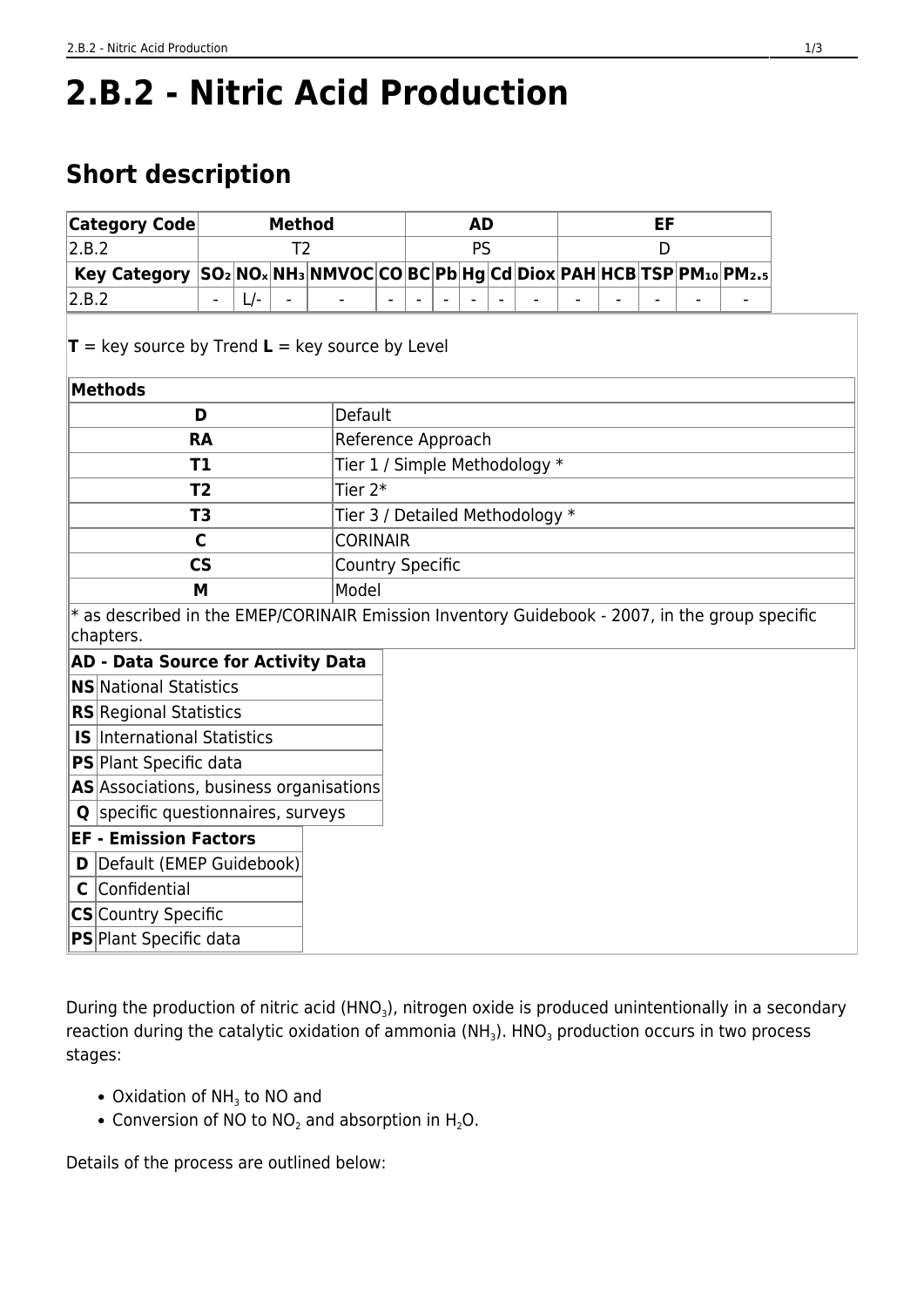

#### **Catalytic oxidation of ammonia**

A mixture of ammonia and air at a ratio of 1:9 is oxidised, in the presence of a platinum catalyst alloyed with rhodium and/or palladium, at a temperature of between 800 and 950 °C. The reaction according to the Oswald process is as follows:

4 NH<sub>3</sub> + 5 O<sub>2</sub> -> 4 NO + 6 H<sub>2</sub>O

Simultaneously, nitrogen, nitrous oxide and water are formed by the following undesired secondary reactions:

4 NH<sub>3</sub> + 3 O<sub>2</sub> -> 2 N<sub>2</sub> + 6 H<sub>2</sub>O

4 NH<sub>3</sub> + 4 O<sub>2</sub> -> 2 N<sub>2</sub>O + 6 H<sub>2</sub>O

All three oxidation reactions are exothermic. Heat may be recovered to produce steam for the process and for export to other plants and/or to preheat the residual gas. The reaction water is condensed in a cooling condenser, during the cooling of the reaction gases, and is then conveyed into the absorption column.

## **Method**

In Germany, there are currently seven nitric acid plants.